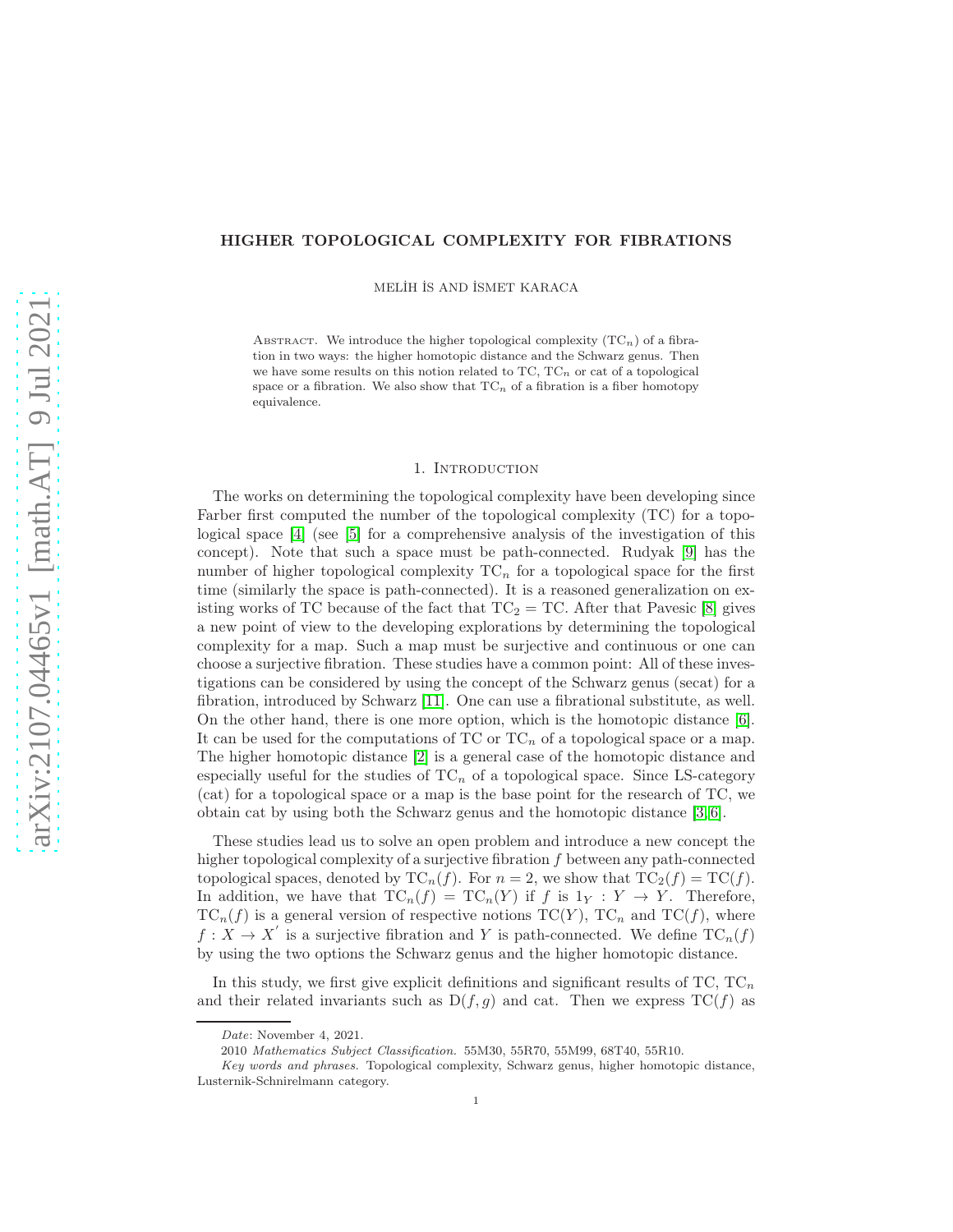the homotopic distance. With this expression, we state some results on  $TC(f)$ . So, we introduce the definition of  $TC_n(f)$  for a surjective fibration f. Later, we state some properties on  $TC_n(f)$ . In addition, we prove that  $TC_n(f)$  is an invariant on fiber homotopy equivalence fibrations. We also research the relationship between  $TC_n(f)$  and the other related notions such as  $TC_n(X)$  and cat $(X)$ . We choose some special fibrations as examples for computing their higher topological complexities. In Section [4,](#page-10-0) we define the higher topological complexity of a surjective fibration by using secat.

#### 2. Preliminaries

We begin with recalling some basic notions and results on the homotopic distance, the topological complexities, and the Lusternik-Schnirelmann category.

**Definition 2.1.** [\[6\]](#page-13-5) Given two continuous functions  $f, f' : X \to X'$ . Then the *homotopic distance* for f and f', denoted by  $D(f, f')$ , is the smallest integer  $l \geq 0$ satisfying that there is a covering

$$
X = V_1 \cup \cdots \cup V_l
$$

and the restrictions of f and f' on  $V_j$ ,  $j = 1, \dots, l$ , are homotopic, i.e.,  $f|_{V_j} \simeq f'_j$  $|_{V_j}$ .

<span id="page-1-0"></span>**Definition 2.2.** [\[2,](#page-13-6)6] Let  $f_i: X \to X'$  be any continuous map for  $i = 1, \dots, k$ . Then the *higher homotopic distance*, denoted by  $D(f_1, \dots, f_k)$ , is the smallest positive integer  $l$  for which

$$
X = U_1 \cup \cdots \cup U_l
$$

is a covering and the condition

$$
f_1^j|_{U_j}\simeq\cdots\simeq f_k^j|_{U_j}
$$

satisfies for each  $j = 1, \dots, l$ . If such a covering does not exist, then  $D(f_1, \dots, f_k)$ equals  $\infty$ .

Note that, in the definition of (higher) homotopic distance, the covering of  $X$  has  $k+1$  open sets  $U_0, U_1, \cdots, U_k$ , but we consider that  $U_1$  is the first open set in this covering for consistency of Farber's topological complexity definition (see [\[4\]](#page-13-0)).

<span id="page-1-1"></span>Proposition 2.3. *[\[6\]](#page-13-5) Each of the following conditions on the notion homotopic distance is satisfied:*

*i*) If f and g are homotopic  $(f \simeq g)$ , and f' and g' are homotopic  $(f' \simeq g')$ , then  $D(f, f') = D(g, g').$ 

*ii*) For any functions  $f, f' : X \to X'$ , and  $k : Z \to X$ , we have

$$
D(f \circ k, f^{'} \circ k) \leq D(f, f^{'}).
$$

*iii*) Let  $f, f' : X \to X'$  be any functions. If  $k : X' \to Z$  is a function such that *there is a function*  $k' : Z \to X'$  *satisfying*  $k' \circ k \simeq 1_{X'}$ *, then* 

$$
D(k \circ f, k \circ f') = D(f, f').
$$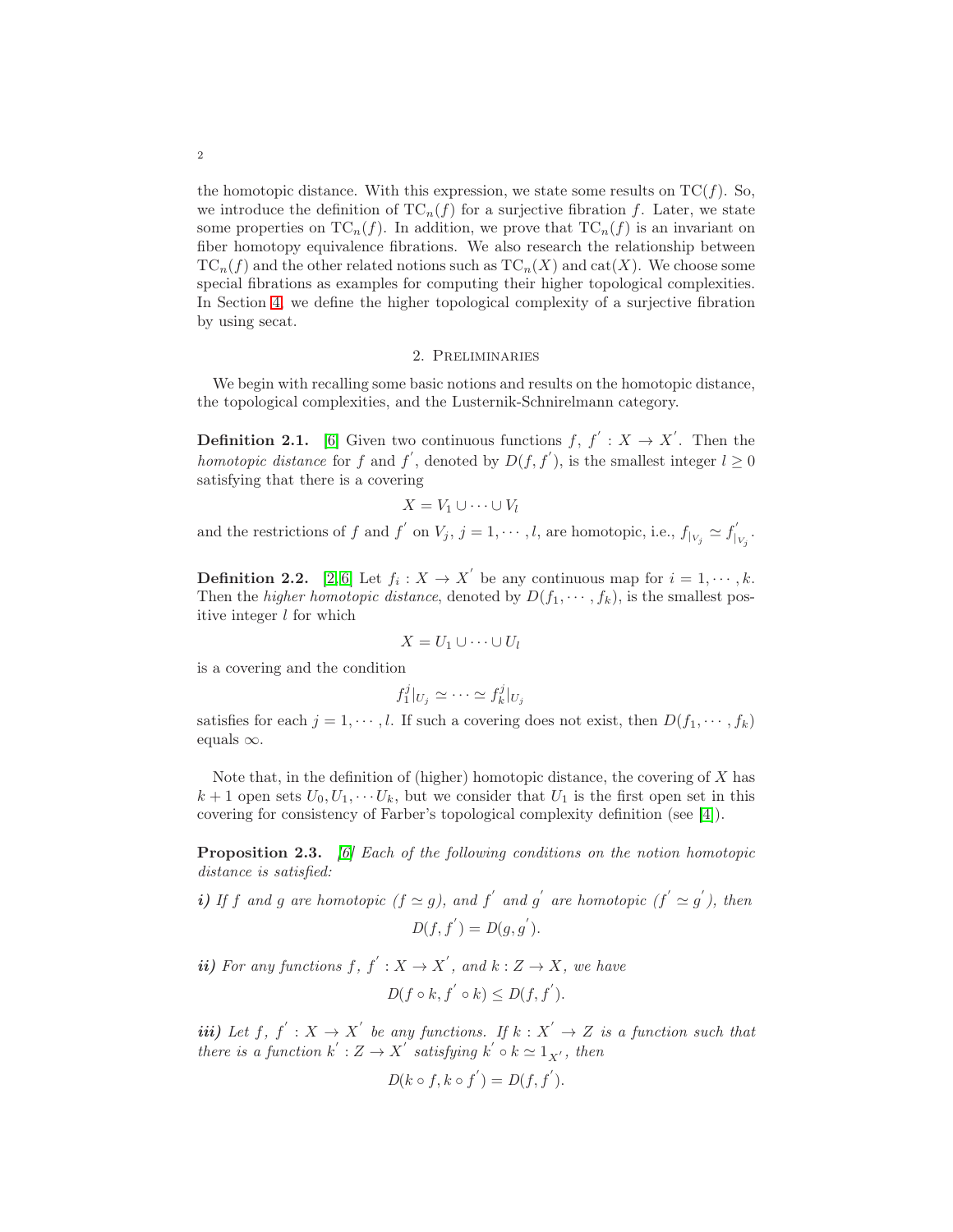$$
D(f\circ k,f^{'}\circ k)=D(f,f^{'}).
$$

v) Let X be normal. If  $f, f' : X \to X'$ , and  $g, g' : X' \to Y$  are any functions, *then* ′ ′ ′ ′

$$
D(f \circ g, f' \circ g') \le D(f, f') + D(g, g').
$$

<span id="page-2-1"></span>Proposition 2.4. *[\[2\]](#page-13-6) Each of the following conditions on the notion higher homotopic distance is satisfied:*

*i)* If 
$$
f_1, f_2, \dots, f_l, \dots, f_k : X \to X'
$$
 are any functions for  $1 < l < k$ , then  

$$
D(f_1, \dots, f_l) \leq D(f_1, \dots, f_k).
$$

*ii*) If  $f_1, \dots, f_k : X \to X'$  and  $g_1, \dots, g_k : X' \to Y$  are functions such that  $g_i \simeq g_{i+1}$  *for every*  $i = 1, \dots, k-1$ *, then* 

$$
D(g_1 \circ f_1, \cdots, g_k \circ f_k) \leq D(f_1, \cdots, f_k).
$$

*iii*) *Given two path-connected spaces* X and X'. If  $f_1, \dots, f_k : X \to X'$  are any *functions, then*

$$
D(f_1, \cdots, f_k) \leq cat(X).
$$

*iv*) If  $f_1, \dots, f_k : X \to X'$  are any functions, then

$$
D(f_1,\cdots,f_k)\leq TC_k(X^{'}).
$$

*v*) Let  $X \times \overline{X'}$  be normal. If  $f_1, \dots, f_k : X \to X'$  and  $g_1, \dots, g_k : \overline{X} \to \overline{X'}$  are any *functions, then*

$$
D(f_1 \times g_1, \cdots, f_k \times g_k) \leq D(f_1, \cdots, f_k) + D(g_1, \cdots, g_k).
$$

If  $f: X \to Z$  is a fibration, then the *Schwarz genus* [\[11\]](#page-13-4) of it, denoted by  $secat(f)$ , is the smallest integer  $l \geq 0$  for which

$$
Z = V_1 \cup \cdots \cup V_l
$$

is a covering and the condition

$$
f \circ s_i = 1_{V_i}
$$

satisfies for each  $V_i$ ,  $i = 1, \dots, l$ . If there is no such a covering of Z, then we point out that  $secat(f) = \infty$ . We again note that we use l open sets in the covering of Y instead of  $l + 1$  for consistency of our results with Definition [2.2.](#page-1-0) Just as homotopic distance, the notion Schwarz genus is an important common point in the exploration of motion planning problems, because each of  $TC$ ,  $TC_n$ , and cat is motivated by the Schwarz genus of some special fibrations.

<span id="page-2-0"></span>Definition 2.5. [\[4\]](#page-13-0) For any path-connected Y, the *topological complexity* of Y, denoted by  $TC(Y)$ , is  $secat(\pi)$ , where  $\pi : Y^I \to Y \times Y$ ,  $\pi(\beta) = (\beta(0), \beta(1))$ , is a path fibration.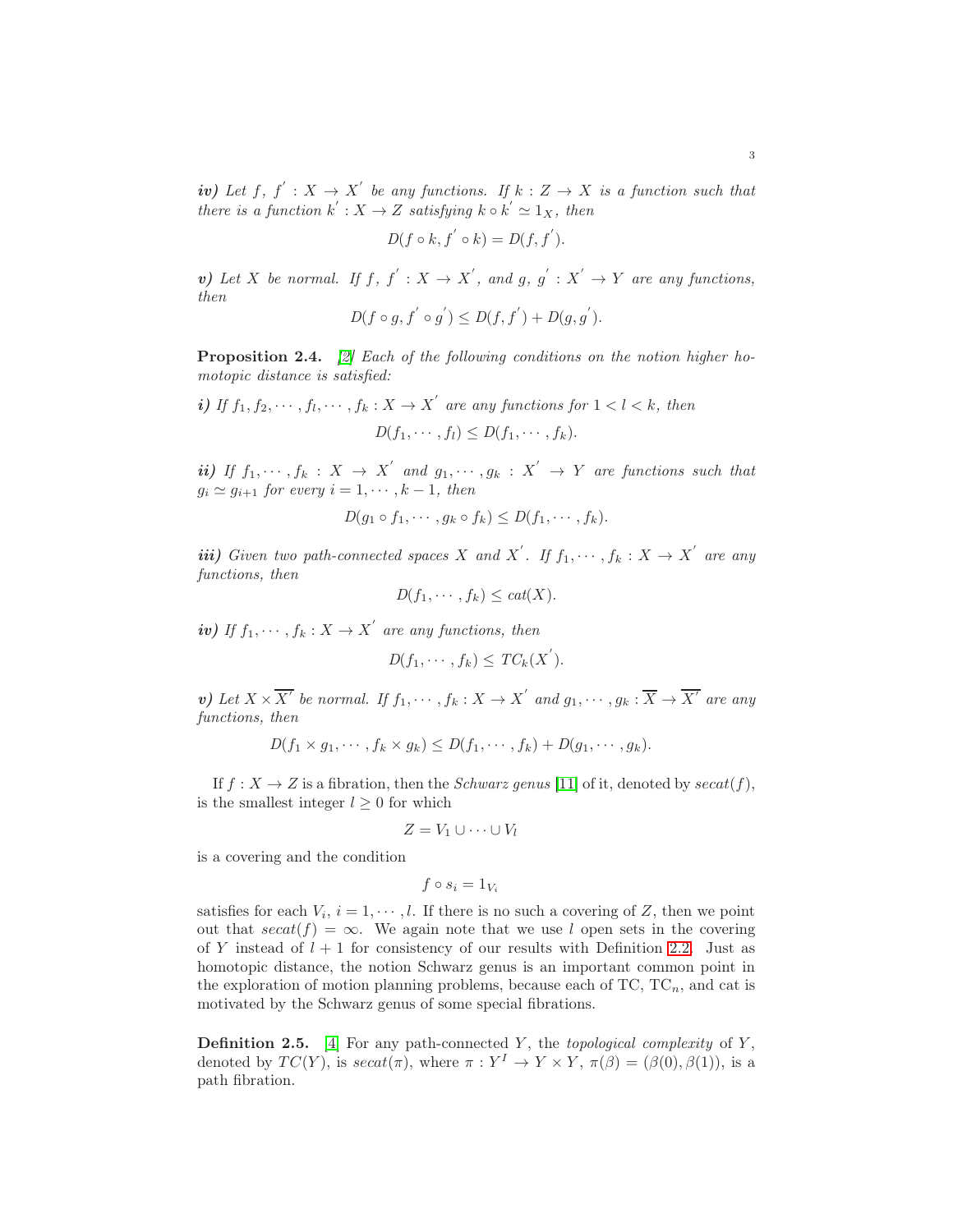<span id="page-3-0"></span>**Definition 2.6.** [\[9\]](#page-13-2) For any path-connected Y, if  $\beta = (\beta_1, \dots, \beta_n) : I \to Y^n$  is a multipath in Y such that the starting point of each  $\beta_i$ ,  $i = 1, \dots, n$ , is the same. Then the *higher topological complexity* of Y, denoted by  $TC_n(Y)$ , is  $secat(e_n)$ , where  $e_n : (Y^n)^I \to Y^n$ ,  $\beta \mapsto e_n(\beta) = (\beta_1(1), \cdots, \beta_n(1))$ , is a fibration.

Denote  $J_n$  by the wedge of n copies of [0,1] such that the initial point  $0_i$ is the same point for each  $i = 1, \dots, n$ . Then the function space  $Y^{J_n}$  includes all multipaths in a path-connected space Y. Therefore,  $TC_n(Y)$  is also defined as  $secat(e_n : Y^{J_n} \rightarrow Y_n)$ ,  $e_n(\beta) = (\beta_1(1), \cdots, \beta_n(1))$  for a multipath  $\beta = (\beta_1, \dots, \beta_n) \in Y^{J_n}$ .  $TC_n(Y) = 1$  when  $n = 1$ . For  $n = 2$ , Definition [2.5](#page-2-0) coincides with Definition [2](#page-3-0).6. Moreover,  $TC_n(Y) \leq TC_r(Y)$  if  $n+1 \leq r$ .

<span id="page-3-2"></span>**Definition 2.7.** [\[8\]](#page-13-3) Let  $g: Y \to Y'$  be a surjective fibration. Then the *topological complexity of g*, denoted by  $TC(g)$ , is  $secat(\pi_g)$ , where  $\pi_g: Y^I \to Y \times Y'$  with  $\pi_g(\beta) = (\beta(0), g \circ \beta(1))$  is a fibration.

For a fibration g,  $TC(q)$  is also motivated by the homotopic distance [\[7\]](#page-13-8). We observe the same thing with an alternative method in Theorem [3.3,](#page-6-0) as well.

# <span id="page-3-1"></span>Proposition 2.8. *[\[8\]](#page-13-3) The following hold:*

*i*) Let  $g: Y \to Y'$  be a surjective and continuous function. If  $k: Z \to Y$  is a *function such that there is a function*  $k': Y \to Z$  *satisfying*  $k \circ k' \simeq 1_Y$ *, then* 

$$
TC(g \circ k) \ge TC(g).
$$

*ii*) Let  $g: Y \to Y'$  be a surjective and continuous function. If  $k: Z \to Y$  is a *function such that there is a function*  $k': Y \to Z$  *satisfying*  $k' \circ k \simeq 1_Z$ *, then* 

$$
TC(g \circ k) \le TC(g).
$$

*iii*) If  $g: Y \to Y'$  *is a surjective and continuous map, and*  $k: Z \to Y$  *is a fibration, then*

$$
TC(g \circ k) \le TC(g).
$$

Recall that two functions  $g: Y \to Y'$  and  $g': Z \to Y'$  are *fiber homotopy equivalent* (FHE-equivalent) if the diagram

$$
Y \xrightarrow{u} Z
$$
\n
$$
y \xrightarrow{v} y'
$$
\n
$$
Y'
$$
\n
$$
Y'
$$
\n
$$
Y'
$$

is commutative with  $u \circ v \simeq 1_Z$  and  $v \circ u \simeq 1_Y$ .

**Theorem 2.9.** *[\[8\]](#page-13-3)* Let  $g: Y \to Y'$  and  $g' : Z \to Y'$  be maps. Given any fibrewise *maps*  $u: Y \to Z$  *and*  $v: Z \to Y$  *with*  $u \circ v \simeq 1_Z$  *and*  $v \circ u \simeq 1_Y$ *, we have* 

$$
TC(g) = TC(g^{'}).
$$

## 4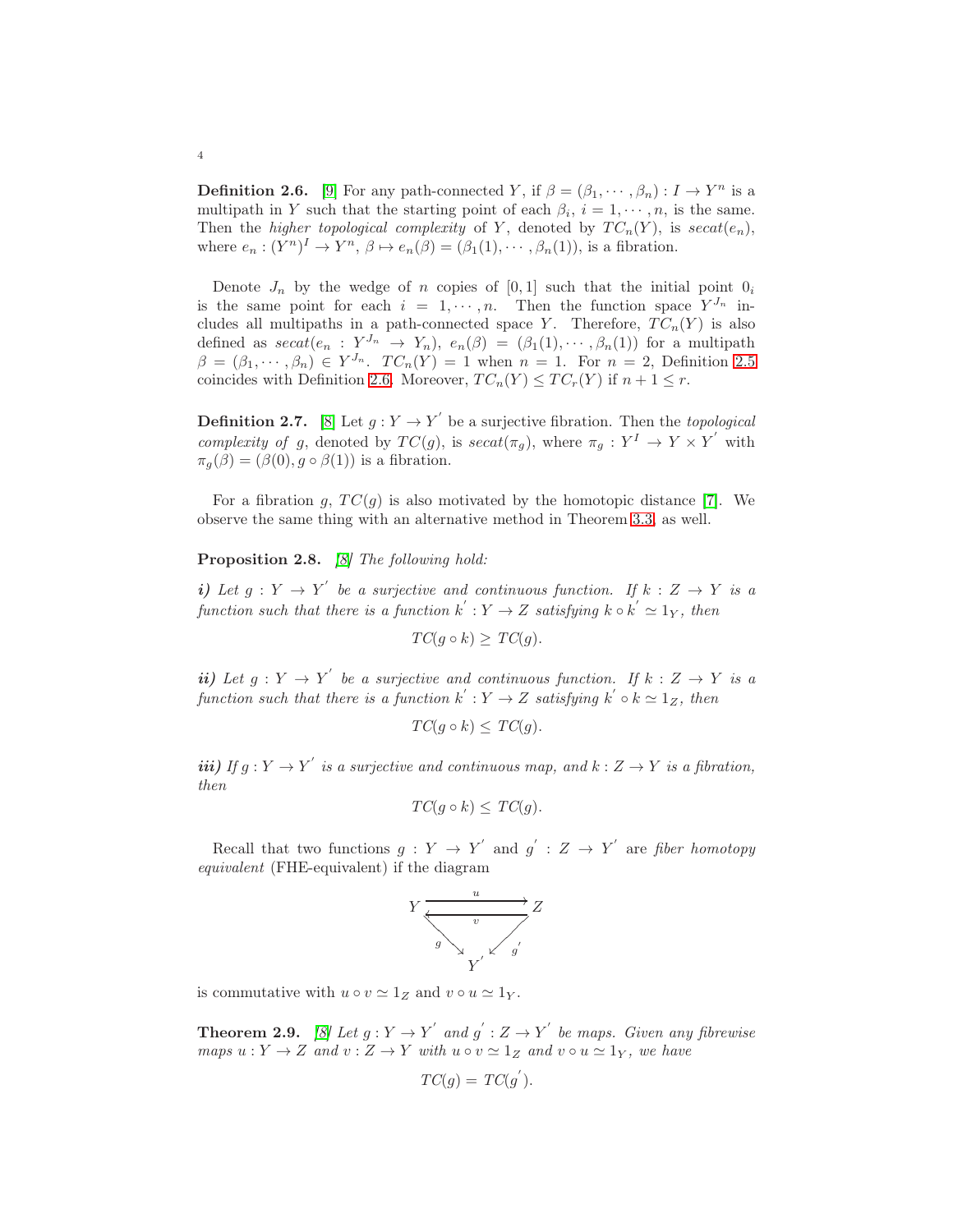Denote  $P_0Y$  as the space of entire paths in a topological space Y such that the starting points of the paths are the same point. Then the  $LS$ -category [\[3\]](#page-13-7) of Y, denoted by  $cat(Y)$ , is  $secat(\pi_Y)$ , where  $\pi_Y : P_0Y \to Y$ ,  $\pi_Y(\beta) = \beta(1)$ , is a fibration. If  $g: Y \to Y'$  is a function, then the *LS-category* [\[3\]](#page-13-7) of g, denoted by  $cat(g)$ , is the smallest integer  $m \geq 0$  for which

$$
Y = W_1 \cup \cdots \cup W_m
$$

is a covering such that  $g|_{W_i}$  is nullhomotopic for each  $i = 1, \dots, m$ . In a similar manner, for consistency, we use m open sets for the cover of X instead of  $m + 1$ open sets in the definition of  $cat(g)$ .

Using the higher homotopic distance; alternative expressions of  $TC(Y)$ ,  $TC_n(Y)$ ,  $TC(g)$ ,  $cat(Y)$  and  $cat(g)$  are given by the next Theorem:

Theorem 2.10. *[\[2,](#page-13-6) [6,](#page-13-5) [7\]](#page-13-8) Each of the following holds:*

i) *Let* Y *be path-connected. Then*

$$
TC(Y) = D(p_1, p_2),
$$

where  $p_1, p_2 : Y \times Y \to Y$  are functions with  $p_1(y, y') = y$  and  $p_2(y, y') = y'$ , *respectively.*

ii) *Let* Y *be path-connected. Then*

$$
TC_n(Y) = D(p_1, \cdots, p_n),
$$

*where*  $p_i: Y^n \to Y$  *is the projection for each*  $j \in \{1, \dots, n\}$ *.* 

*iii*) If  $g: Y \to Y'$  is a surjective fibration, then

$$
TC(g) = D(g \circ \pi_1, \pi_2),
$$

where  $\pi_1: Y \times Y' \to Y$  and  $\pi_2: Y \times Y' \to Y$  are projection maps.

iv) *For any space* Y *,*

$$
cat(Y) = D(j_1, j_2),
$$

*where*  $j_1: Y \to Y \times Y$  *is defined with*  $j_1(y) = (y, y_0)$  *and*  $j_2: Y \to Y \times Y$  *is defined with*  $j_2(y) = (y_0, y)$  *for the point*  $y_0 \in Y$ *.* 

v) If  $g: Y \to Y'$  is a function such that Y' is path-connected, then

$$
cat(g) = D(g, *),
$$

<span id="page-4-0"></span>*where* ∗ *is a constant map.*

## 3. The Higher Topological Complexity Using The Homotopic **DISTANCE**

Let  $f: X \to Y$  be a fibration,  $p_1: Y \times Y \to Y$  be a projection defined by  $p_1(y, y') = y$ , and  $\pi_2 : X \times Y \to Y$  be another projection defined by  $\pi_2(x, y) = y$ .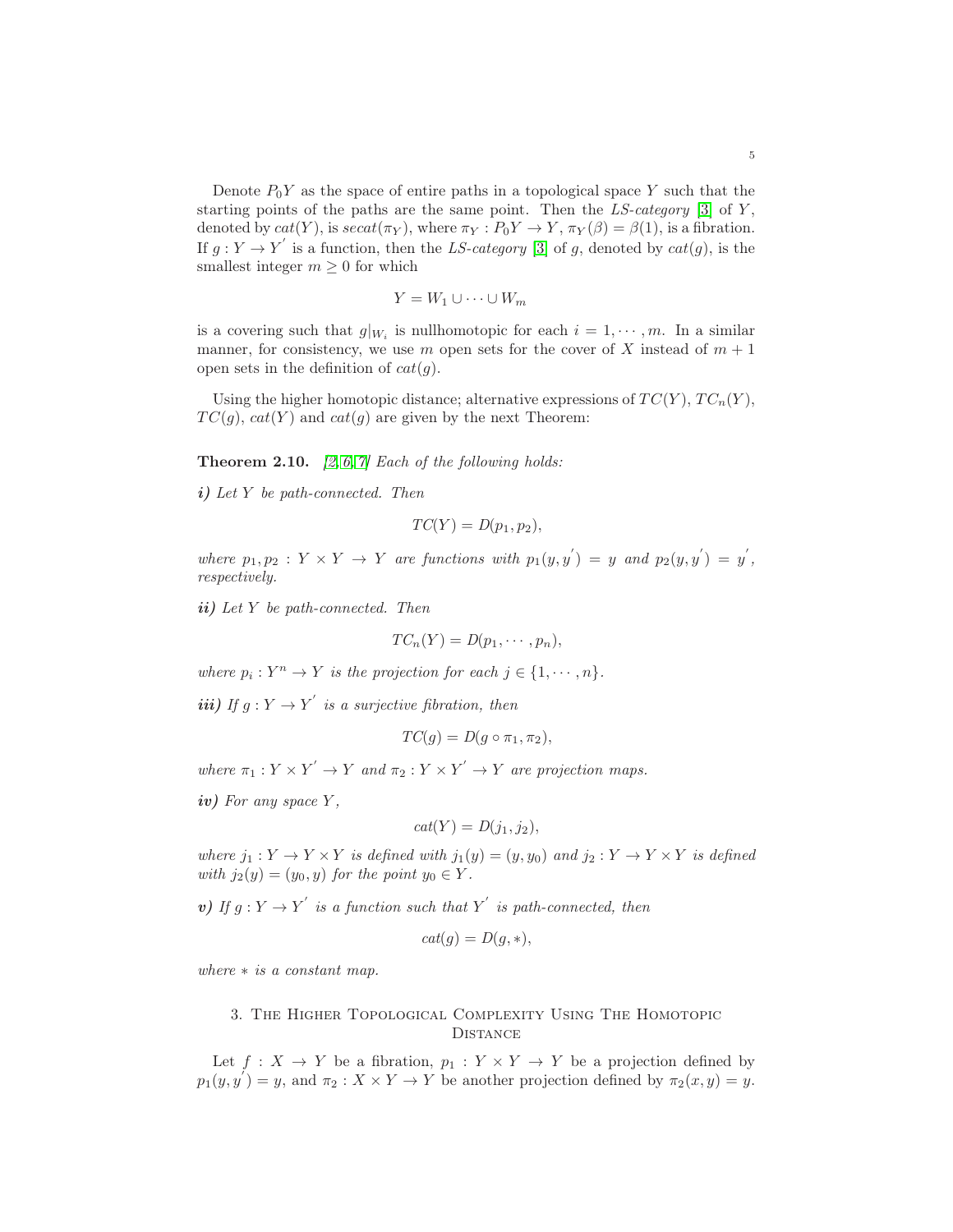In Theorem 2.8 of [\[6\]](#page-13-5), if we take  $X \times Y$ ,  $p_1 \circ (f \times 1_Y)$ , and  $\pi_2$  instead of X, f and g, respectively, then we find that



is commutative, where h is the map  $(p_1 \circ (f \times 1_Y), \pi_2) : X \times Y \to Y \times Y$ . This proves that

(1) 
$$
D(p_1 \circ (f \times 1_Y), \pi_2) = secat(q_1).
$$

On the other hand, in Theorem 4.9 of [\[8\]](#page-13-3), if we take  $p_1 \circ (f \times 1_Y)$  instead of the fibration  $f$ , then we observe that



is also commutative, where k is  $(p_1 \circ (f \times 1_Y)) \times 1_Y : X \times Y \to Y \times Y$ . This gives

(2) 
$$
TC(p_1 \circ (f \times 1_Y)) = secat(q_2).
$$

<span id="page-5-0"></span>**Theorem 3.1.** *For a fibration*  $f: X \to Y$ *, if*  $p_1: Y \times Y \to Y$  *and*  $\pi_2: X \times Y \to Y$ *are projections with*  $p_1(y, y') = y$  *and*  $\pi_2(x, y) = y$ *, respectively, then* 

$$
D(p_1 \circ (f \times 1_Y), \pi_2) = TC(p_1 \circ (f \times 1_Y)).
$$

*Proof.* By (1) and (2), it is enough to show that  $q_1$  and  $q_2$  are fibre homotopy equivalent fibrations. Define the maps  $u : P \to X \sqcap PY$  and  $v : X \sqcap PY \to P$  with  $u(x, y, \alpha) = (x, \alpha)$  and  $v(x, \alpha) = (x, \alpha(1), \alpha)$ , respectively. Since  $P \subset (X \times Y) \times PY$ is given by  $\{((x, y), \alpha) : \alpha(0) = p_1 \circ (f \times 1_Y)(x, y), \alpha(1) = \pi_2(x, y)\}\)$ , we have that  $\alpha(0) = f(x)$  and  $\alpha(1) = y$ . It follows that

$$
u \circ v = 1_{X \sqcap PY}
$$
 and  $v \circ u = 1_P$ .

Thus,  $q_1$  and  $q_2$  are fibre homotopy equivalent to each other.

**Corollary 3.2.** *For a fibration*  $f: X \to Y$ *, if*  $p_1: Y \times Y \to Y$  *and*  $\pi_2: X \times Y \to Y$ *are projections with*  $p_1(y, y') = y$  *and*  $\pi_2(x, y) = y$ *, respectively, then* 

$$
D(p_1 \circ (f \times 1_Y), \pi_2) \leq TC(Y).
$$

*Moreover, if* Y *is contractible, then we conclude that*  $D(p_1 \circ (f \times 1_Y), \pi_2) = 1$ *.* 

*Proof.* By Theorem [3.1,](#page-5-0) we obtain

$$
D(p_1 \circ (f \times 1_Y), \pi_2) = TC(p_1 \circ (f \times 1_Y)).
$$

Since f is a fibration, so is  $f \times 1_Y$ . Using Proposition [2.8](#page-3-1) (iii), and Example 4.10 in [\[8\]](#page-13-3), we get

$$
TC(p_1 \circ (f \times 1_Y)) \le TC(p_1) = TC(Y).
$$

Finally, the contractibility of Y implies that  $D(p_1 \circ (f \times 1_Y), \pi_2) = 1.$ 

6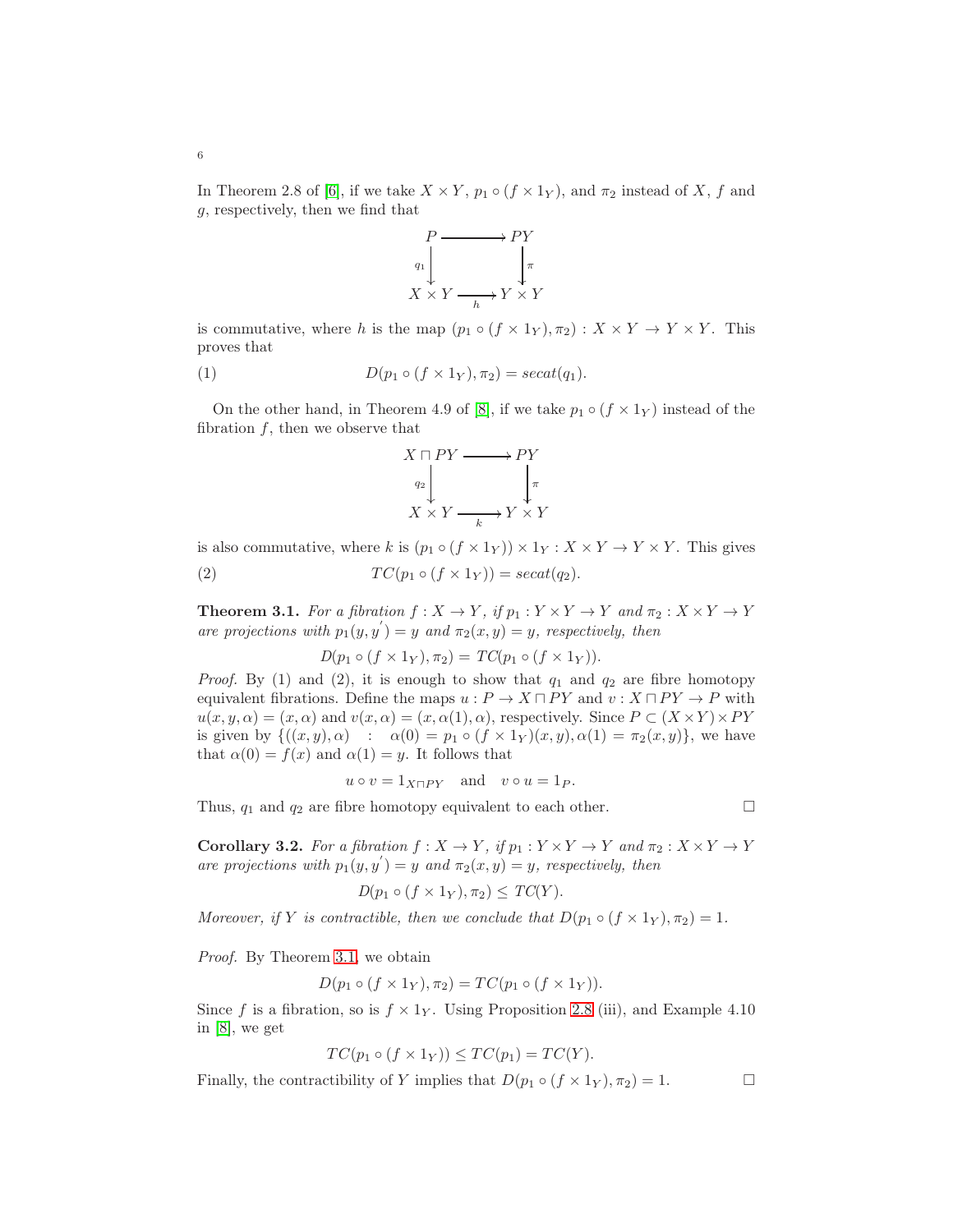<span id="page-6-0"></span>**Theorem 3.3.** *For a fibration*  $f: X \to Y$ *, if*  $\pi_1: X \times Y \to X$  *and*  $\pi_2: X \times Y \to Y$ *are projections with*  $\pi_1(x, y) = x$  *and*  $\pi_2(x, y) = y$ *, respectively, we have* 

$$
D(f \circ \pi_1, \pi_2) = TC(f).
$$

*Proof.* Given a fibration  $f: X \to Y$ , we rewrite the continuous function  $p_1 \circ (f \times 1_Y)$ as  $f \circ \pi_1$ . By Proposition [2.3](#page-1-1) (i), we have

$$
D(p_1 \circ (f \times 1_Y), \pi_2) = D(f \circ \pi_1, \pi_2).
$$

From Theorem 2.8, we find  $D(f \circ \pi_1, \pi_2) = TC(f \circ \pi_1)$ . Define a map  $u : X \to X \times Y$ with  $u(x) = (x, f(x))$ . Therefore, we get  $\pi_1 \circ u \simeq 1_X$ . By Proposition [2.8](#page-3-1) (i), we obtain

$$
D(f \circ \pi_1, \pi_2) = TC(f \circ \pi_1) \ge TC(f).
$$

On the other hand, Proposition [2.8](#page-3-1) (iii) gives us that

$$
D(f \circ \pi_1, \pi_2) = TC(f \circ \pi_1) \le TC(f).
$$

As a consequence,  $D(f \circ \pi_1, \pi_2) = TC(f)$ .

Theorem [3.3](#page-6-0) confirms the following result [\[8\]](#page-13-3):

Corollary 3.4. *The topological complexity of a space coincides with the topological complexity of the identity function on it.*

<span id="page-6-1"></span>**Proposition 3.5.** *If*  $f : X \to X'$  *is a fibration, then we have*  $D(f, f) \leq TC(f).$ 

*Proof.* Consider a fibration  $f: X \to X'$  and a map  $h: X \to X \times X'$  defined as  $h(x) = (x, f(x))$ . By Proposition [2.3](#page-1-1) (ii), we obtain

$$
TC(f) = D(f \circ \pi_1, \pi_2) \ge D((f \circ \pi_1) \circ h, \pi_2 \circ h) = D(f, f).
$$

Proposition [3.5](#page-6-1) also confirms the well-known fact that  $TC$  of a fibration  $f: X \to X'$  is a nonnegative integer when considering  $D(f, f) = 1$ .

**Proposition 3.6.** For any fibrations  $f, f' : X \to X'$ , we have

$$
D(f, f^{'}) \leq TC(f) \cdot TC(f^{'}).
$$

*Proof.* Let  $TC(f) = k$  and  $TC(f') = l$ . Then  ${U_i}_{i=1}^k$  and  ${V_j}_{j=1}^l$  are corresponding coverings of  $X \times X'$ . In addition, we get

$$
(f\circ\pi_1)\big|_{U_i}\simeq \pi_2\big|_{U_i}\quad \text{ and }\quad (f^{'}\circ\pi_1)\big|_{V_j}\simeq \pi_2\big|_{V_j}.
$$

Let  $W_{i,j} = U_i \cap V_j$ . This covers  $X \times X'$  and we derive

$$
f\circ\pi_1\big|_{W_{i,j}}=(f\circ\pi_1)\big|_{W_{i,j}}\simeq\pi_2\big|_{W_{i,j}}\simeq(f^{'}\circ\pi_1)\big|_{W_{i,j}}=f^{'}\circ\pi_1\big|_{W_{i,j}}.
$$

 $\Box$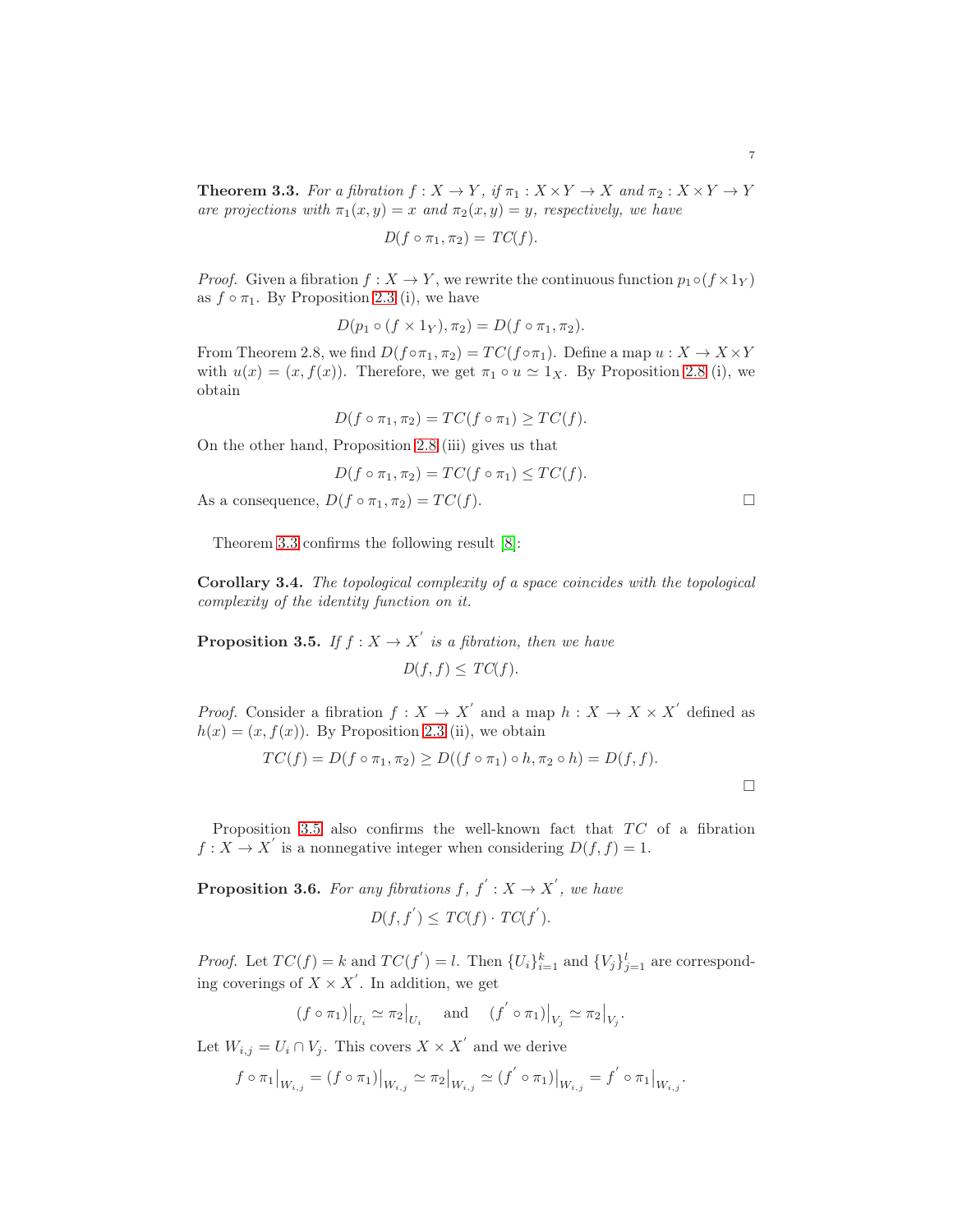This means that  $D(f \circ \pi_1|_{W_{i,j}}, f' \circ \pi_1|_{W_{i,j}}) \leq k \cdot l$ . Recalling that  $h: X \to X \times X'$ ,  $h(x) = (x, f(x))$ , is a right homotopy inverse of  $\pi_1$ , by Proposition [2.3](#page-1-1) (iii), we conclude that

$$
D(f, f') = D(f \circ \pi_1 |_{W_{i,j}}, f' \circ \pi_1 |_{W_{i,j}}) \leq k \cdot l.
$$

Assume that  $f = (f_1, \dots, f_n) : X \to Y^n$  is a function. If f is a fibration, then  $f_i: X \to Y$  is a fibration for all  $i = 1, \dots, n$ . Indeed, for the projection map  $p_i: Y^n \to Y$  onto the *i*th–factor for each *i*, we have  $p_i \circ f = f_i$ . Since projections are fibrations,  $f_i$  is a fibration for all *i*.

<span id="page-7-0"></span>**Definition 3.7.** Let  $f = (f_1, f_2, \dots, f_n) : X \to Y^n$  be a surjective fibration for  $n > 1$ . Let  $p_i : X^n \to X$  be the projection map onto the *i*th–factor for  $1 \le i \le n$ . Then the  $n$ -dimensional higher topological complexity of f is

$$
TC_n(f) = D(f \circ p_1, f \circ p_2, \cdots, f \circ p_n).
$$

In Definition [3.7,](#page-7-0) we assume that  $TC_1(f)$  is always equal to 1. If f is an identity map, then  $TC_n(f) = TC_n(X)$ . In addition, the following result proves that  $TC_2(f)$ coincides with the notion  $TC(f)$  in Theorem [3.3.](#page-6-0)

**Proposition [3](#page-6-0).8.**  $TC_2(f)$  *in Definition [3.7](#page-7-0) coincides with*  $TC(f)$  *in Theorem 3.3.* 

*Proof.* Let  $f = (f_1, f_2) : X \to Y \times Y$  and  $f' : X \to Y$  be any continuous functions. For each projection  $p_i: X^n \to X$ ,  $i = 1, 2$ , and the functions  $\pi_1: X \times Y \to X$ and  $\pi_2: X \times Y \to Y$  with  $\pi_1(x, y) = x$  and  $\pi_2(x, y) = y$ , respectively, we shall prove that  $D(f \circ p_1, f \circ p_2) = D(f' \circ \pi_1, \pi_2)$ . We take  $\alpha = 1_Y : Y \to Y$  and  $\beta = 1_X \times f' : X \times X \to X \times Y$  and consider the following two diagrams:

$$
X \times Y \xrightarrow{f' \circ \pi_1} Y
$$
  
\n
$$
1_X \times f' \downarrow \qquad \qquad 1_Y
$$
  
\n
$$
X \times X \xrightarrow{f \circ p_1} Y,
$$
  
\n
$$
1_X \times f' \uparrow \qquad \qquad 1_y
$$
  
\n
$$
X \times X \xrightarrow{f \circ p_2} Y.
$$

There is an element  $x' \in X$  with  $f'(x') = y$  because  $f'$  is surjective. Define a continuous function  $\gamma: X \times Y \to X \times X$  with  $\gamma(x, y) = (x, x')$ . Then, we observe that  $\gamma \circ \beta$  and  $\beta \circ \gamma$  are identity maps, namely that,  $\gamma$  is a homotopy inverse of the function  $\beta$ . By Proposition 3.14 in [\[6\]](#page-13-5), we conclude that  $D(f \circ p_1, f \circ p_2)$  equals  $D(f^{'})$  $\circ$   $\pi_1, \pi_2$ ).

<span id="page-7-1"></span>**Proposition 3.9.** For a fibration  $f: X \to Y^n$ , we have  $TC_n(f) \leq TC_{n+1}(f)$ .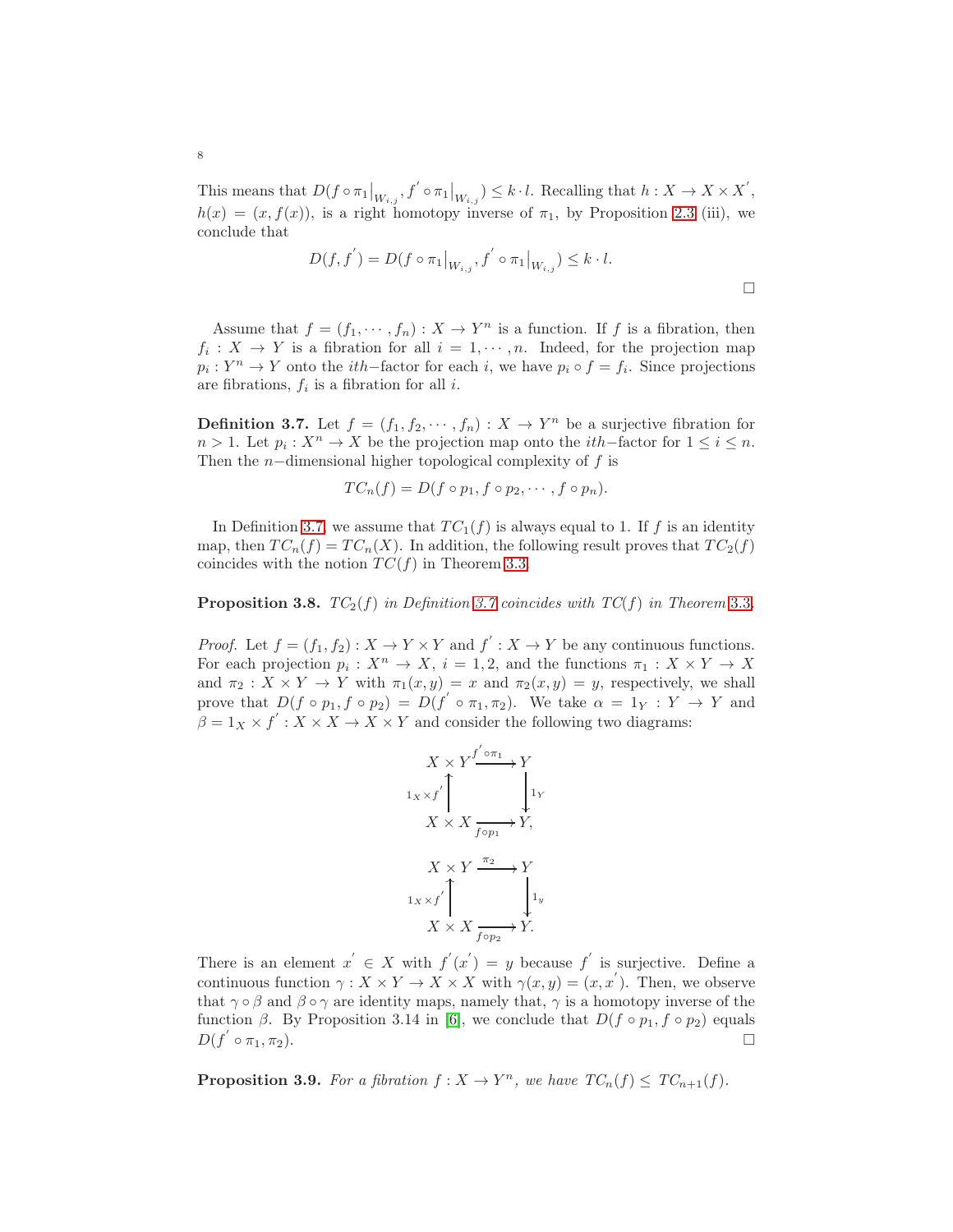*Proof.* Let  $TC_{n+1}(f) = k$ . Then  $D(f \circ p_1, \dots, f \circ p_{n+1}) = k$  for a fibration  $f: X \to Y^n$ . By Proposition [2.4](#page-2-1) (i), we obtain  $D(f \circ p_1, \dots, f \circ p_n) \leq k$ ). It follows that  $TC_n(f) \leq k$ .

**Proposition 3.10.** *If*  $f = (f_1, \dots, f_n) : X \to Y^n$  *and*  $f' = (f'_1)$  $f'_{1}, \cdots, f'_{n}$ ) :  $\overline{X} \rightarrow \overline{Y}^{n}$ *are two fibrations with a normal space*  $X \times \overline{X}$ *, then* 

$$
TC_n(f \times f^{'}) \le TC_n(f) + TC_n(f^{'}).
$$

*Proof.* Assume that  $TC_n(f) = k$  and  $TC_n(f') = l$ . Then  $D(f \circ p_1, \dots, f \circ p_n) = k$ and  $D(f' \circ \overline{p}_1, \dots, f' \circ \overline{p}_n) = l$  for projections maps  $p_i : X^n \to X$  and  $\overline{p}_i : \overline{X}^n \to \overline{X}$ with each  $i \in \{1, \dots, n\}$ . By Proposition [2.4](#page-2-1) (v), we have

$$
D(f \circ p_1, \cdots, f \circ p_n) + D(f^{'} \circ \overline{p}_1, \cdots, f^{'} \circ \overline{p}_n)
$$
  
\n
$$
\geq D((f \circ p_1) \times (f^{'} \circ \overline{p}_1), \cdots, (f \circ p_n) \times (f^{'} \circ \overline{p}_n))
$$
  
\n
$$
= D((f \times f^{'}) \circ (p_1 \times \overline{p}_1), \cdots, (f \times f^{'}) \circ (p_n \times \overline{p}_n))
$$
  
\n
$$
= D((f \times f^{'}) \circ p_1^{'} , \cdots, (f \times f^{'}) \circ p_n^{'}),
$$

where  $p_i^{'}$  $i: X^n \times \overline{X}^n \rightarrow X \times \overline{X}$  is *ith*-projection map. This shows that  $k + l \geq TC_n(f \times f').$ 

**Proposition 3.11.** Let  $X \times X$  be normal. For a fibration  $f : X \to X'$ , we have  $TC(f) \leq TC(X) + 1.$ 

*Proof.* By Proposition [2.3](#page-1-1) (v), we get

$$
TC(f) = D(f \circ p_1, f \circ p_2) \le D(p_1, p_2) + D(f, f) = TC(X) + 1.
$$

**Proposition 3.12.** *Given two fibrations*  $f, f' : X \to Y^n$  *(f*  $\simeq f'$ *) homotopic to each other, we have*  $TC_n(f) = TC_n(f')$ .

*Proof.* 
$$
f \simeq f'
$$
 implies that  $f \circ p_i \simeq f' \circ p_i$  for  $i = 1, \dots, n$ . Therefore, we find  
\n
$$
D(f \circ p_1, \dots, f \circ p_n) = D(f' \circ p_1, \dots, f' \circ p_n).
$$
\nThus, we conclude that  $TC_n(f) = TC_n(f').$ 

Thus, we conclude that  $TC_n(f) = TC_n(f)$ .

Note that Proposition 3.14 of [\[6\]](#page-13-5) can be easily generalized as follows:

<span id="page-8-0"></span>**Proposition 3.13.** *Given any homotopy equivalences*  $\alpha : Y \simeq \overline{Y}$  *and*  $\beta : \overline{X} \simeq X$ *, assume that*  $\alpha \circ f_i \circ \beta \simeq f'_i$  $g'_{i}$  for every  $i = 1, \dots, n$ , where  $f_i : X \to Y$  and  $f'_{i}$  $Y_i : \overline{X} \to \overline{Y},$ *i.e., the following diagram commutes for each* i*:*

$$
\begin{array}{ccc}\nX & \xrightarrow{f_i} & Y \\
\beta & & \downarrow \alpha \\
\hline\nX & \xrightarrow{f_i'} & Y.\n\end{array}
$$

*Then*  $D(f_1, \dots, f_n) = D(f'_1)$  $f'_{1}, \cdots, f'_{n}$ ).

$$
\Box
$$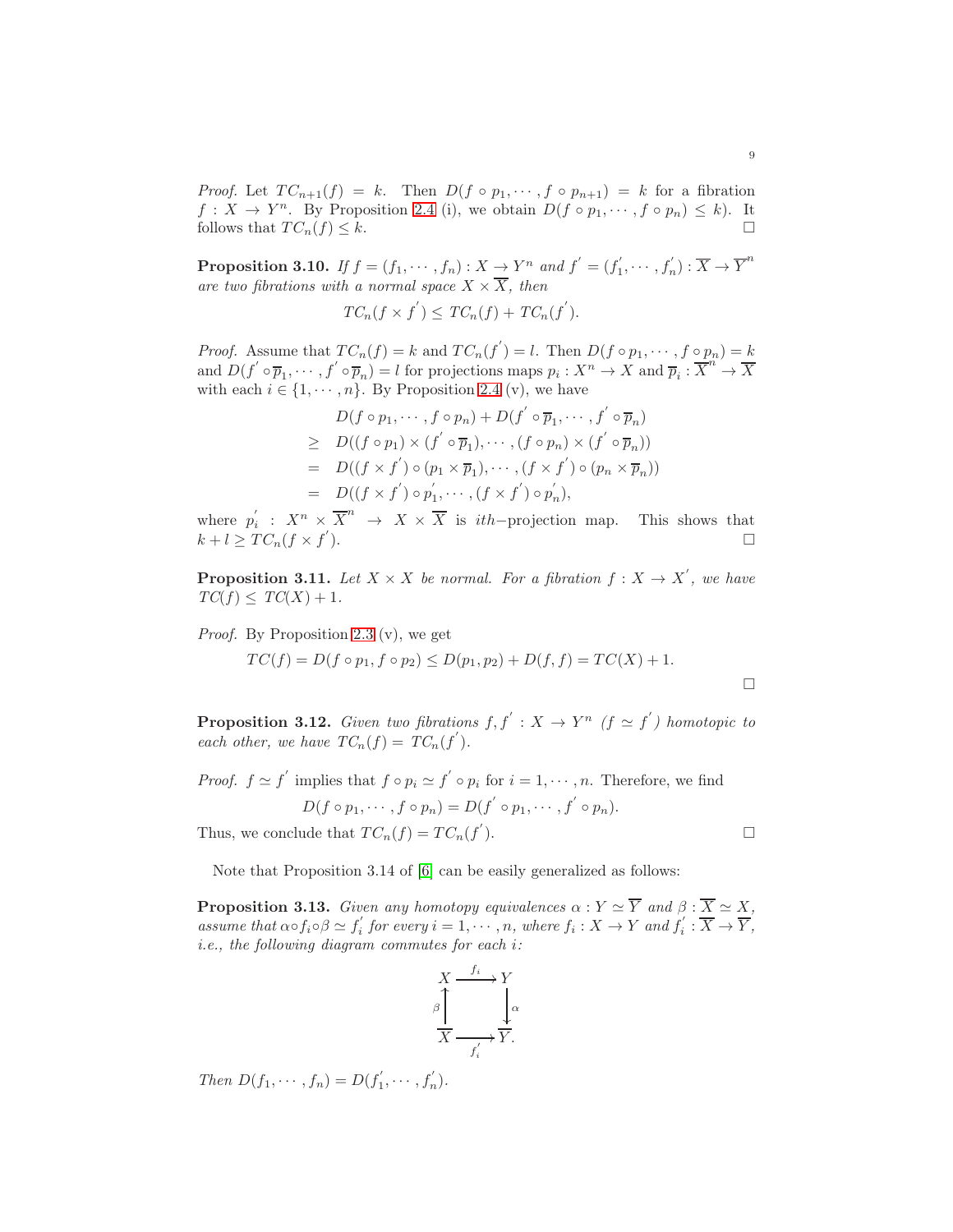**Corollary 3.14.**  $TC_n(f)$  *is a fiber homotopy equivalent invariant.* 

*Proof.* Let  $f = (f_1, \dots, f_n) : X \to Y^n$  and  $f' = (f'_1)$  $f'_1, \dots, f'_n : \overline{X} \to Y^n$  be any fibrations for which there are two functions  $u : X \to X$  and  $v : X \to X$ . These satisfy  $u \circ v \simeq 1_{\overline{X}}$  and  $v \circ u \simeq 1_X$ . For each  $i \in \{1, \dots, n\}$ , define  $\alpha = 1_{Y^n}$  and  $\beta = d_n \circ v \circ \overline{p}_i$ , where  $d_n: X \to X^n$  denotes the diagonal function and  $\overline{p}_i: \overline{X}^n \to \overline{X}$ is the projection. It follows that  $\alpha$  and  $\beta$  are two homotopy equivalences. Indeed,  $\overline{d_n} \circ u \circ p_i$  is the homotopy inverse of  $\beta$ , where  $\overline{d_n} : \overline{X} \to \overline{X}^n$  denotes the diagonal function and  $p_i: X^n \to X$  is the projection. Then the diagram



commutes for each  $i$ . By Proposition [3.13,](#page-8-0) we get

$$
D(f\circ p_1,\cdots,f\circ p_n)=D(f^{'}\circ\overline{p}_1,\cdots,f^{'}\circ\overline{p}_n).
$$

This proves that  $TC_n(f) = TC_n(f')$  for two fiber homotopy equivalent fibrations  $f$  and  $f'$ . In the contract of the contract of the contract of the contract of the contract of the contract of the contract of the contract of the contract of the contract of the contract of the contract of the contract of the contr

<span id="page-9-1"></span>**Proposition 3.15.**  $TC_n(f) \le TC_n(X)$  *for a fibration*  $f = (f_1, \dots, f_n) : X \to Y^n$ .

*Proof.* The proof follows directly from Proposition [2.4](#page-2-1) (ii).  $\Box$ 

<span id="page-9-2"></span>**Proposition 3.16.** *Let*  $n > 1$ *. Then*  $TC(f) \leq TC_n(X)$  *for a fibration*  $f : X \to Y$ *.* 

*Proof.* By Proposition [2.4](#page-2-1) (i) and (ii), we obtain

$$
TC(f) = D(f \circ p_1, f \circ p_2) \le D(p_1, p_2) \le D(p_1, \dots, p_n) = TC_n(X).
$$

 $\Box$ 

We state a confirmation for the following well-known result [\[1\]](#page-13-9):

<span id="page-9-0"></span>Theorem 3.17. *Let* X *be a path-connected space. Then we have*

$$
cat(X^{n-1}) \le TC_n(X) \le cat(X^n).
$$

*Proof.* Let  $i_k : X \to X^{n-1}$  be the inclusion map such that  $kth$ –component of  $i_k(x)$ is  $x^{n} \in X^{n-1}$ , and the other components are always x for  $1 \leq k \leq n-1$ . Then we find

$$
cat(X^{n-1}) = D(1_{X^{n-1}}, x') = D(p_2 \circ i_1, p_1 \circ i_1) \le D(p_1, p_2).
$$

Proposition [2.4](#page-2-1) (i) says that

$$
D(p_1, p_2) \le D(p_1, \cdots, p_n) = TC_n(X),
$$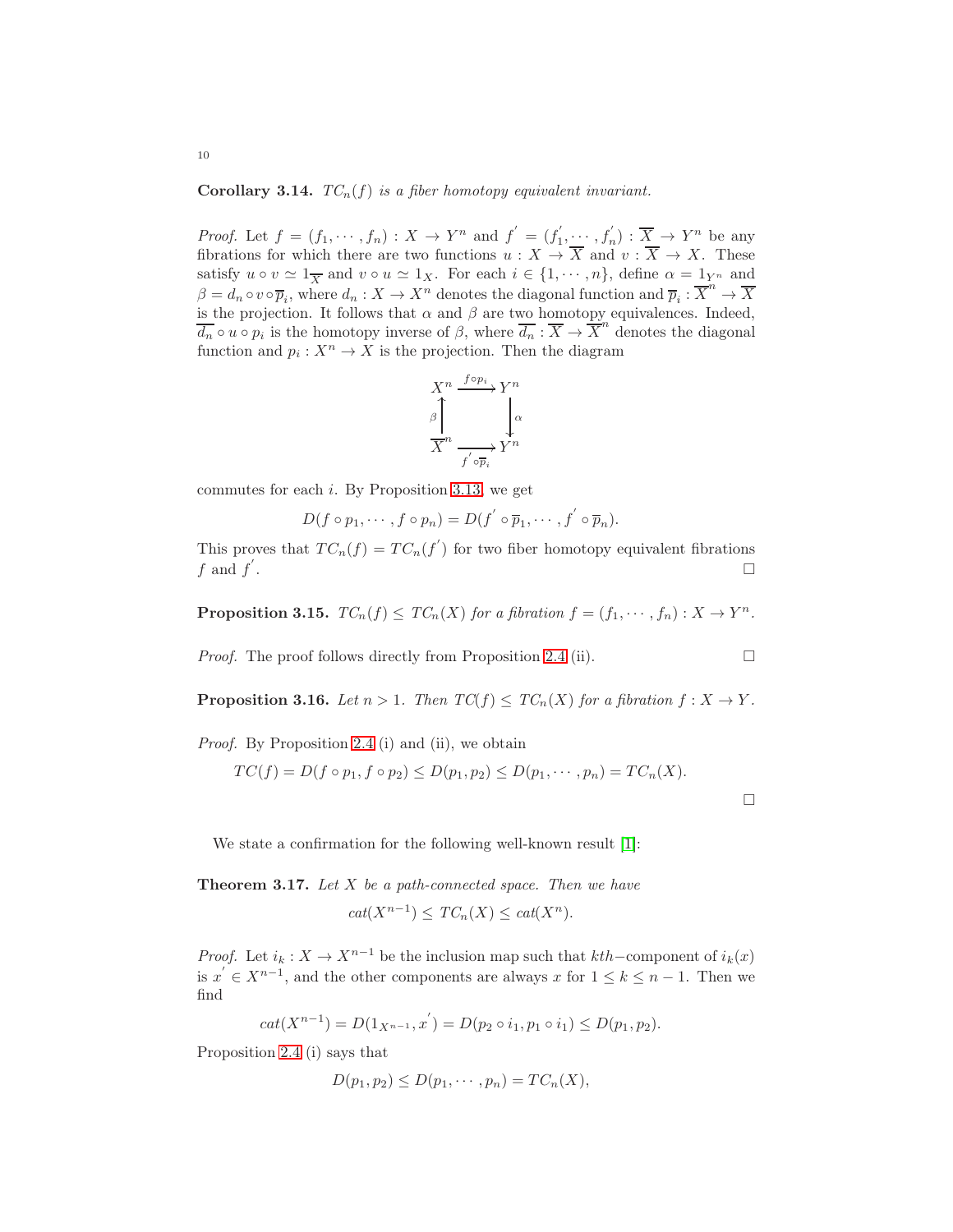which proves the first inequality. On the other hand, consider the projection maps  $p_1, \dots, p_n : X^n \to X$  on the path-connected space X. By Proposition [2.4](#page-2-1) (iii), we have

$$
TC_n(X) = D(p_1, \cdots, p_n) \leq cat(X^n),
$$

which completes the proof.  $\Box$ 

<span id="page-10-1"></span>**Corollary 3.18.** If X or Y is contractible, then  $TC_n(f) = 1$  for a fibration  $f = (f_1, \dots, f_n) : X \to Y^n$ .

*Proof.* Let X be contractible. Then  $cat(X^n) = 1$ . From Theorem [3.17,](#page-9-0) we obtain  $TC_n(X) = 1$ . By Proposition [3.15,](#page-9-1) we conclude that  $TC_n(f) = 1$ . Let Y be contractible. Hence,  $Y^n$  is contractible. In a similar manner, we get  $TC_n(Y^n) = 1$ . By Proposition [2.4](#page-2-1) (iv), we find

$$
TC_n(f) = D(f \circ p_1, \cdots, f \circ p_n) \le TC_n(Y^n) = 1.
$$

As a result,  $TC_n(f) = 1$  when Y is contractible.

**Example 3.19.** Let  $f_i: X \to \{y_0\}$  be a fibration for each  $i \in \{1, \dots, n\}$ , where  $y_0$  is any point of Y. Then, by Corollary [3.18,](#page-10-1) we get  $TC_n(f) = 1$  for a fibration  $f = (f_1, \dots, f_n) : X \to \{y_0\}.$ 

**Corollary 3.20.** *Let*  $n > 2$ *. For a fibration*  $f: X \rightarrow Y$  *with path-connected* X *and* Y *, we have*

$$
TC(f) \leq cat(X^{n-1}) \leq TC_n(X) \leq cat(X^n).
$$

*Proof.* By Proposition [3.16](#page-9-2) and Theorem 3.16, it is enough to prove that  $TC(f) \leq cat(X^{n-1})$  for  $n > 2$ . Proposition [2.4](#page-2-1) (iii) gives us that

$$
TC(f) = D(f' \circ p_1, f' \circ p_2) \leq cat(X^2) \leq cat(X^{n-1})
$$
  
for a fibration  $f' = (f_1, f_2) : X \to Y^2$ .

**Example 3.21.** Let X be any space such that  $f = (p_1, \dots, p_n) : X^n \to X^n$  is a fibration whose components are projections  $p_i: X^n \to X$  for  $i \in \{1, \dots, n\}$ . Then, by using Proposition [3.15,](#page-9-1) and Corollary 3.14 of [\[2\]](#page-13-6), we get

<span id="page-10-0"></span>
$$
TC_n(f) \le TC_n(X^n) \le TC_n(X) + TC_n(X) + \cdots + TC_n(X) = n \cdot TC_n(X).
$$

4. The Higher Topological Complexity Using Schwarz Genus

Besides the higher homotopic distance, we also interpret  $TC_n(f)$  by using the well-known concept Schwarz genus of a fibration.

**Lemma 4.1.** For a surjective fibration  $f = (f_1, \dots, f_n) : X \to Y^n$ , the induced *map*

$$
e_n^f: X^{J_n} \longrightarrow Y^n
$$
  

$$
\alpha \longmapsto e_n^f(\alpha) = (f_1(\alpha_1(1)), \cdots, f_n(\alpha_n(1)))
$$

*is a fibration.*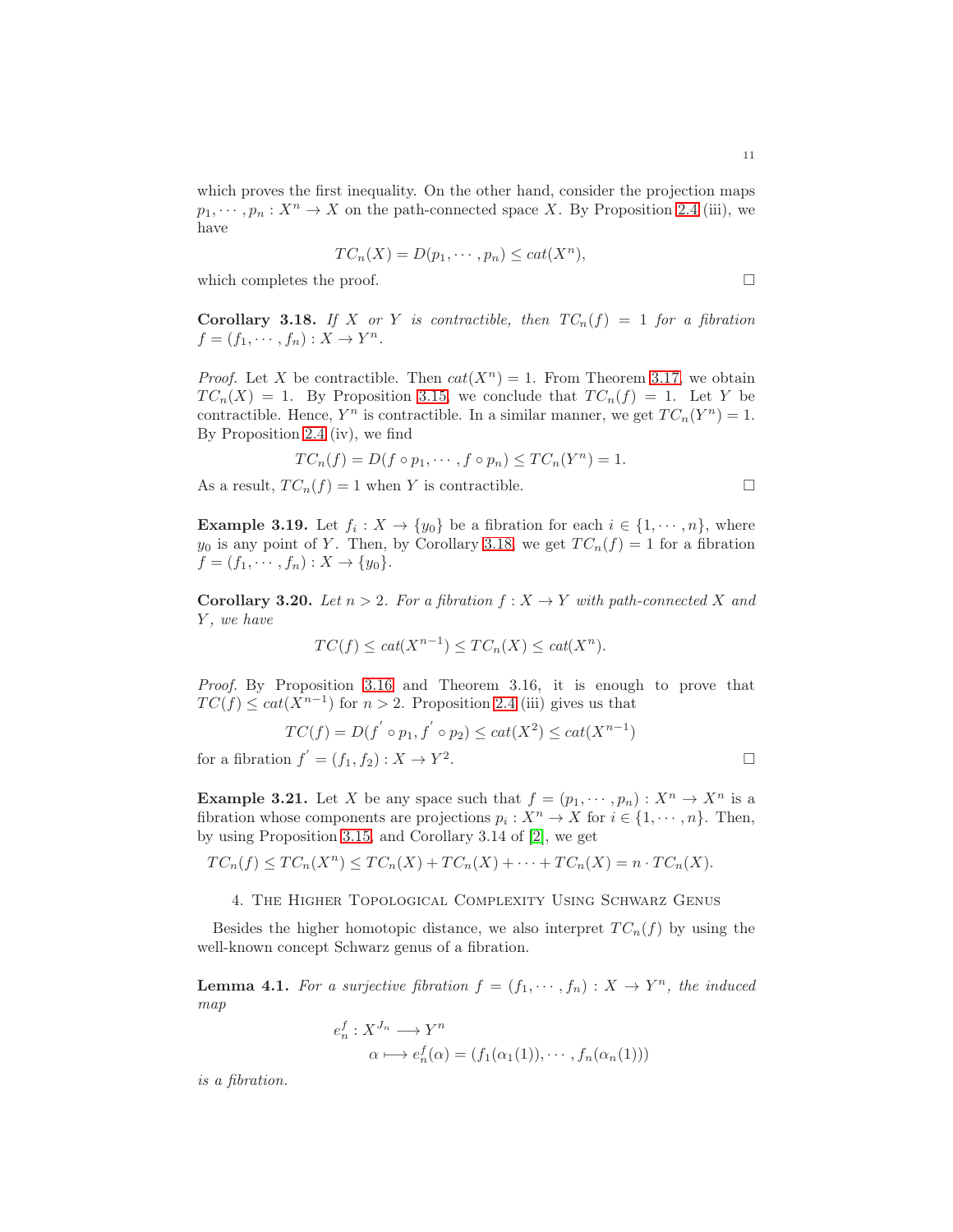*Proof.* Let  $e_n^f = (f_1 \times f_2 \times \cdots \times f_n) \circ e_n$ . Since f is a fibration, for each i,  $f_i$  is a fibration. Then  $f_1 \times f_2 \times \cdots \times f_n$  is a fibration. The composition of two fibrations is again a fibration. This completes the proof.  $\Box$ 

<span id="page-11-1"></span>**Definition 4.2.** For a fibration  $f = (f_1, \dots, f_n) : X \to Y^n$ ,  $TC_n(f)$  is defined as  $\operatorname{secat}(e_n^f : X^{J_n} \to Y^n).$ 

**Remark 4.3.** *The first observation is*  $TC_1(f) = 1$ *. Also, we obtain the equality*  $TC_n(f) = TC_n(Y)$  *when* f *is the identity*  $Y \to Y$ *. The next proof* [\[9\]](#page-13-2) *confirms Proposition [3.9:](#page-7-1)*

**Proof of Proposition 3.9:** Let  $TC_{n+1}(f) = k$ . Then  $U_1, \dots, U_k$  is an open cover of  $Y^{n+1}$  and  $s_i: U_i \to X^{J_{n+1}}$  is a section of  $e_{n+1}^f$  for all  $i = 1, \dots, k$ . Let

$$
V_i = \{(y_1, \dots, y_n) : (y_1, \dots, y_n, a) \in Y^{n+1}\} \subset U_i
$$

for  $a \in Y$ . Define two maps  $h: T_{n+1}(Y) \to T_n(Y)$ ,  $h(\alpha_1, \dots, \alpha_{n+1}) = (\alpha_1, \dots, \alpha_n)$ and  $k: Y^n \to Y^{n+1}$ ,  $k(y_1, \dots, y_n) = (y_1, \dots, y_n, a)$ , where  $T_n(Y)$  is a set consists of ordered set of n paths in Y. It follows that  $V_1, \dots, V_k$  is an open cover of  $Y^n$  and  $t_i = h \circ s_i \circ k$  is a section of  $e_n^f$  on  $V_i$  for each i. Thus,  $TC_n(f) \leq k$ .

 $\Box$ 

<span id="page-11-0"></span>**Lemma 4.4.** *Given any fibrations*  $f' : X \to Y$  *and*  $f = (f_1, f_2) : X \to Y \times Y$ *, we* have  $\text{secat}(\pi_{f'} : X^I \to X \times Y) = \text{secat}(e_2^f : X^{J_2} \to Y \times Y)$ .

*Proof.* Let  $\alpha$  be a path in  $X^{J_2}$  such that  $\alpha(0) = x_0$ ,  $\alpha_1(1) = x_1$  and  $\alpha_1(1) = x_2$ . Define  $h: X^{J_2} \to X^I$ ,  $h(\alpha) = \beta$ , where  $\beta$  is a path from  $x_1$  to  $x_2$ .  $h' : X \times X \to X^I$ ,  $h(x, x')$  denotes a path, its starting point is x and its final point is x'. Therefore, h is a fiber homotopy equivalence. Indeed, consider two maps  $u: X^{J_2} \to X \times X$ ,  $u(\alpha) = (\alpha_1(1), \alpha_2(1))$  and  $v: X \times X \to X^{J_2}$ ,  $v(x, x') = \beta$ , where  $\beta$  is a path from any point of X to two points  $\beta_1(1) = x$ ,  $\beta_2(1) = x'$ . Then



commutes such that  $u \circ v$  and  $v \circ u$  are homotopic to respective identity maps  $1_{X\times X}$  and  $1_{X^{J_2}}$ . Recall that  $f_1, f_2$  and  $f'$  are surjective maps. Using this fact, we define a map  $k: Y \times Y \rightarrow X \times Y$ ,  $k(y_1, y_2) = (x_1, f'(x_2))$ , where  $y_1 = f_1(x_1)$  and  $y_2 = f_2(x_2)$ . We shall show that k is one of equivalences of homotopic functions. Consider the map  $k': X \times Y \to Y \times Y$ ,  $k'(x, y) = (f_1(x), f_2(x'))$ , where  $y = f'(x')$ . Then  $k \circ k'$  and  $k' \circ k$  are respective identity maps  $1_{X \times Y}$  and  $1_{Y \times Y}$ . Finally, by Theorem 6.4 of [\[10\]](#page-13-10), the following diagram gives the desired result:



12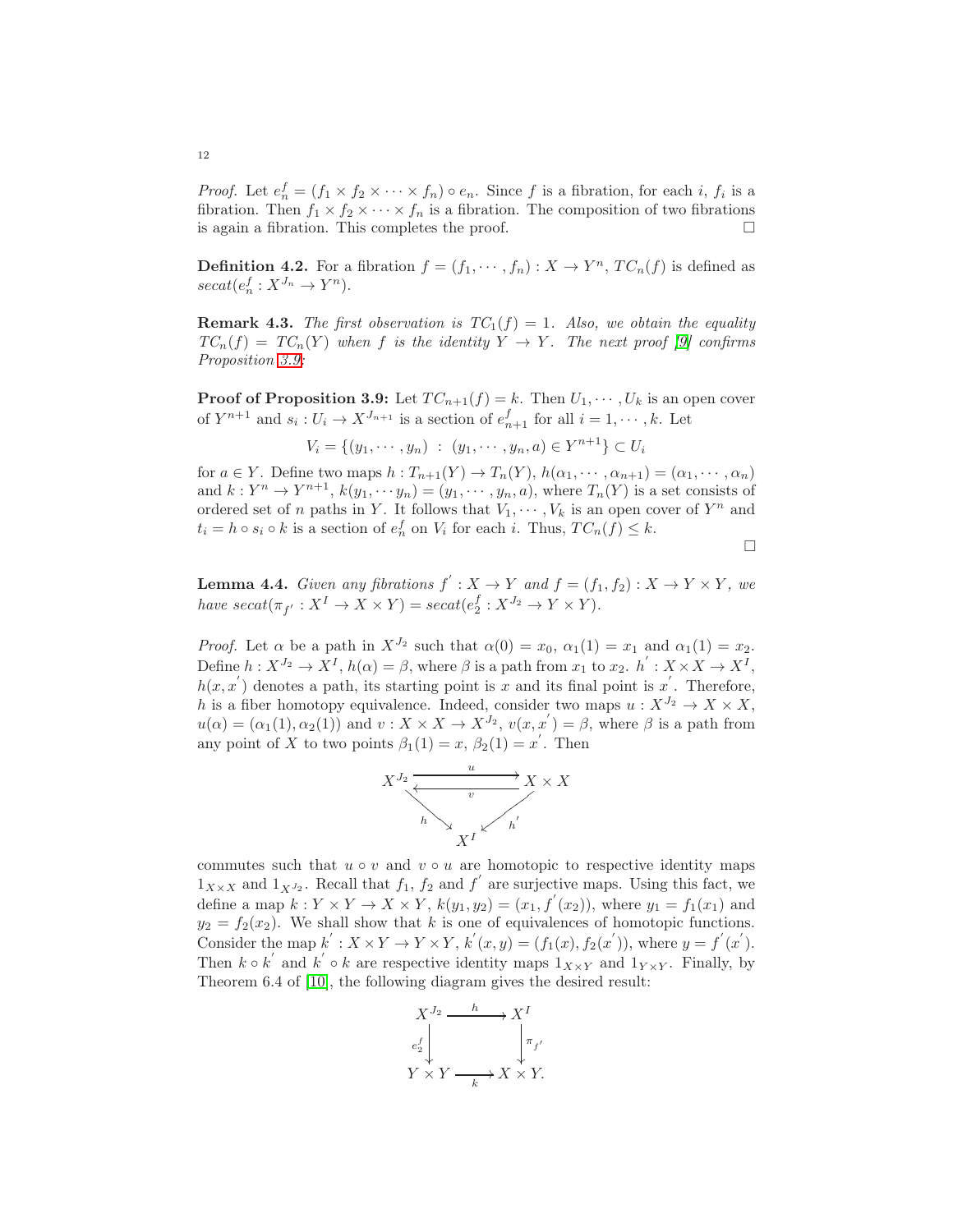By Lemma [4.4,](#page-11-0) we have the quick result:

**Corollary 4.5.**  $TC_2(f)$  *in Definition* [4.2](#page-11-1) *coincides with*  $TC(f)$  *in Definition* [2.7.](#page-3-2)

**Theorem 4.6.** *Given a fibration*  $f: X \to Y^n$ ,  $e_n^f: X^{J_n} \to Y^n$  *is a fiber homotopy equivalent to the function*  $q: X \sqcap Y^{J_n} \to Y^n$  *defined by*  $q(x, \alpha) = (\alpha_1(1), \cdots, \alpha_n(1)).$ 

*Proof.* Let  $\pi_2 : X \sqcap Y^{J_n} \to Y^{J_n}$ . Since  $q = e_n \circ \pi_2$ , q is a fibration. Define a function  $u: X^{J_n} \to X \sqcap Y^{J_n}$  by  $u(\alpha) = (\alpha(0), (f_1 \times \cdots \times f_n) \circ \alpha)$ , where  $\alpha$  is a path with endpoints  $x_1, \dots, x_n$ , i.e.,  $\alpha_1(1) = x_1, \dots, \alpha_n(1) = x_n$ , and  $v: X \sqcap Y^{J_n} \to X^{J_n}$ by  $v(x, \beta) = \alpha$ , where  $\beta$  is a path from x to  $(f_1(x_1), \dots, f_n(x_n))$ . Then  $u \circ v$  and v ∘ u are homotopic to identity maps  $1_{X\sqcap Y}$  and  $1_{X}$  , respectively. Moreover, the following diagram commutes:



This completes the proof.  $\Box$ 

**Corollary 4.7.** *The function*  $q : X \sqcap Y^{J_n} \rightarrow Y^n$  *is a pullback fibration of*  $e_n: X^{J_n} \to X^n$ . Moreover,  $TC_n(f) = secat(q)$ .

*Proof.* Let  $h: X \sqcap Y^{J_n} \to Y^{J_n}$  be the projection. Then

$$
X \sqcap Y^{J_n} \xrightarrow{h} Y^{J_n}
$$
  
\n
$$
q \downarrow \qquad \qquad \downarrow e_n
$$
  
\n
$$
Y^n \xrightarrow{1_Y} Y^n
$$

commutes. Furthermore, by Theorem 3.24, we get

$$
TC_n(f) = secat(e_n^f) = secat(q).
$$

 $\Box$ 

#### 5. Conclusion

The topological complexity is an essential homotopy invariant for the work of topological robotics.  $TC_n(X)$  and  $TC(f)$  improve this investigation, where f is a continuous and surjective map. The next step is to reveal the expression of  $TC_n(f)$ . We give an answer to this problem when f is a surjective fibration. If we consider the case that  $f$  does not have to be a fibration, in other saying,  $f$  is just a continuous and surjective map, then this is a still open problem. In this study, with the generalization of  $TC(f)$ , we have one extra method to examine the problem of motion planning in topological robotics. We also contribute to the investigation of relationship between  $D(f, g)$  and secat because the another common point of these two notions is given by  $TC_n(f)$ . One can have a certain fibration f to determine